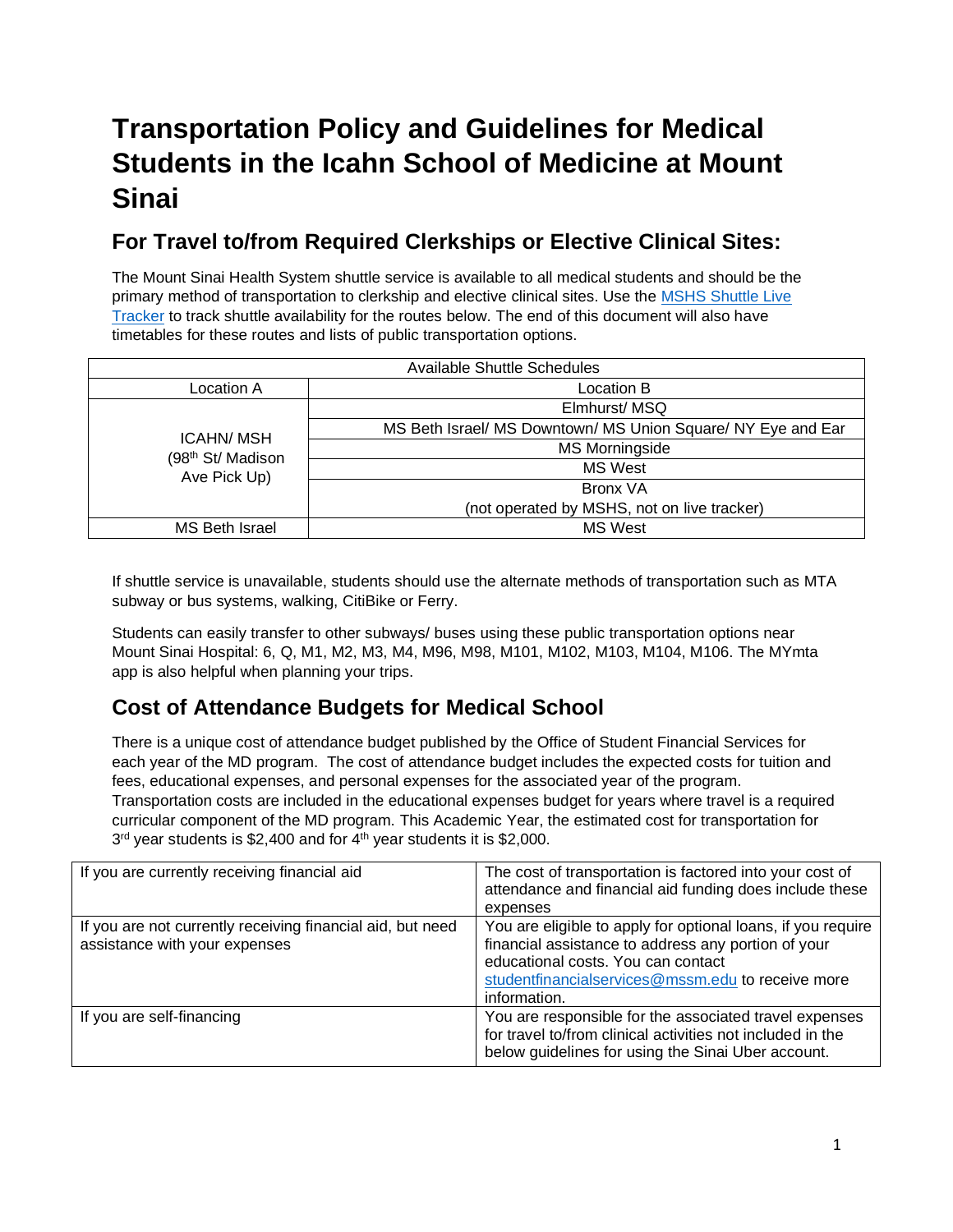#### **Uber Guidelines**

All Year 3 and 4 students in the MD program will have access to the Sinai Uber Account.

#### **The Sinai Uber Account can ONLY be used for travel to/from a required Core Year 3 or Year 4 clerkship clinical site or clinical elective and the below guidelines must be followed:**

- The required Core Year 3 or Year 4 clerkship includes:
	- o Ambulatory Care-Geriatrics
	- o Emergency Medicine
	- o Medicine
	- o Obstetrics and Gynecology
	- o Pediatrics
	- o Psychiatry
	- o Surgery-Anesthesiology
	- o Medicine Acting Internship
	- o Obstetrics and Gynecology Acting Internship
	- o Pediatrics Acting Internship
	- o General Surgery Acting Internship
	- o Surgical Subspecialty Acting Internship
- Only allowed during hours from **7pm-7am (from November to March) and 8pm-7am (from April to October)**
	- $\circ$  Students should not arrive unnecessarily early or leave deliberately late to meet this criterion
	- $\circ$  Tables on Pages 4-10 show shuttle and public transportation options along with the latest/earliest you will be asked to arrive at a site.
- Travel to/from clinical elective sites is allowed **ONLY** during off hours above
- Only allowed within the 5 boroughs of New York City
- Students in Year 1, Year 2, PhD phase, Scholarly Year, Leave of Absence should **NOT** use the Sinai Uber account
- The Sinai Uber account should **NOT** be used for the following reasons:
	- o to/from research activities
	- o Away Electives
	- o During Scholarly Year
	- o ASM clinical sites
	- o InFocus time
	- o Dual Degree Related Activities

There will be a monthly audit of the account to ensure the policy is followed appropriately.

#### **Outside Approved Hours Form**

If a student uses the Uber account outside of the off-hours provided above the student must complete the [Uber Usage Management Form](https://mountsinai.formstack.com/forms/uber_usage_management_form)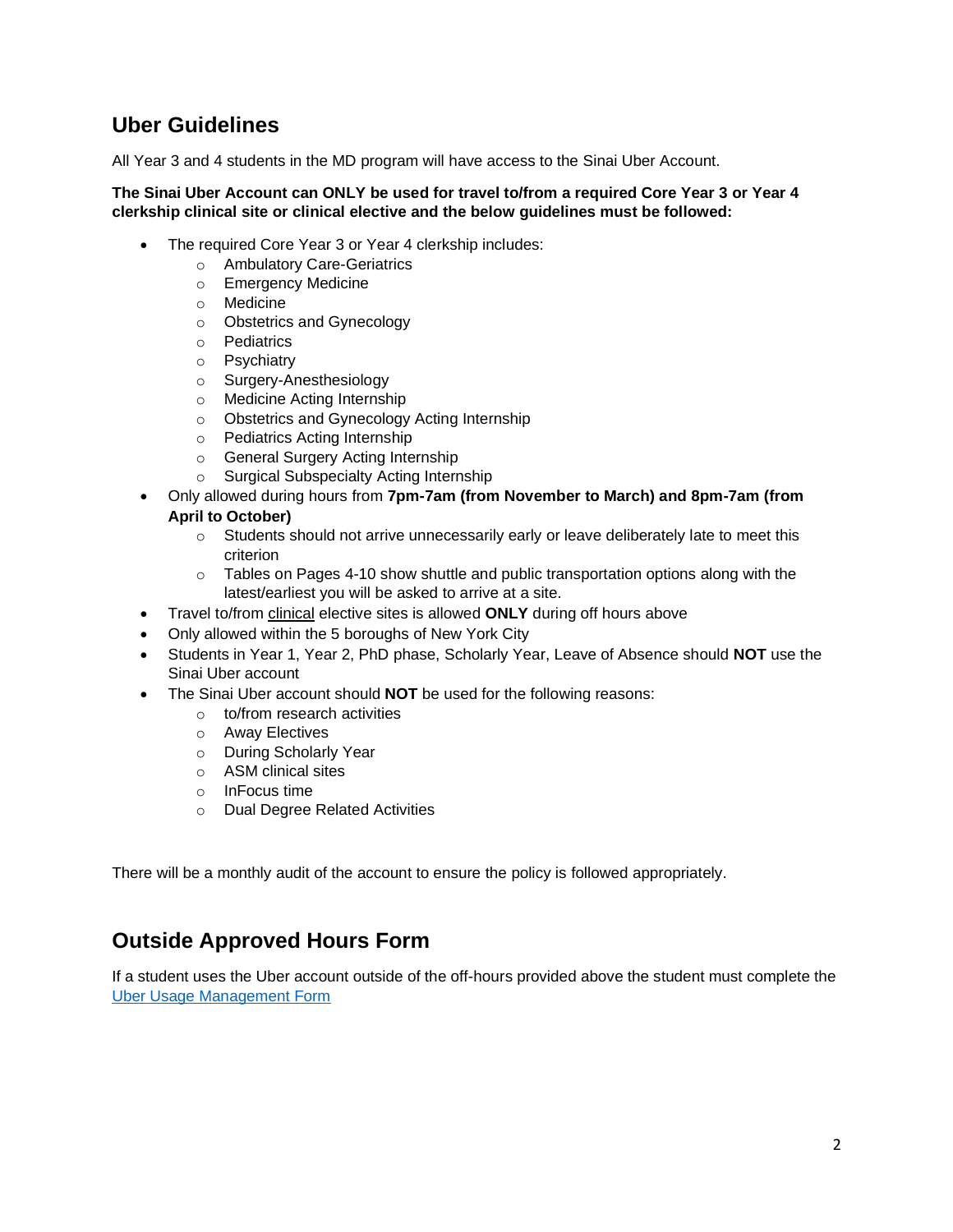## **TRANSPORTATION OPTIONS**

#### **Shuttle Schedules**

| <b>ICAHN- BRONX VA</b><br><b>Departure Times</b><br>(Monday-Friday) |                 |  |  |  |
|---------------------------------------------------------------------|-----------------|--|--|--|
| ICAHN (Madison Ave & 98 St)                                         | <b>BRONX VA</b> |  |  |  |
| 6:30AM                                                              | 5:45AM          |  |  |  |
| 7:15AM                                                              | 7:15AM          |  |  |  |
| 9:45AM                                                              | 9:00AM          |  |  |  |
| 12:45PM                                                             | 12:00PM         |  |  |  |
| 4:45PM                                                              | 4:00PM          |  |  |  |
| 6:15PM                                                              | 5:30PM          |  |  |  |

| <b>ICAHN- ELMHURST- MS QUEENS SHUTTLE</b>           |                 |         |  |  |  |
|-----------------------------------------------------|-----------------|---------|--|--|--|
| <b>Departure Times</b>                              |                 |         |  |  |  |
|                                                     | (Monday-Friday) |         |  |  |  |
| <b>ELMHURST</b><br><b>MS QUEENS</b><br><b>ICAHN</b> |                 |         |  |  |  |
| 5:00AM                                              | 5:30AM          | --      |  |  |  |
| 6:00AM                                              | 6:35AM          | --      |  |  |  |
| 7:10AM                                              | 7:45AM          | --      |  |  |  |
| 8:35AM                                              | 10:15AM         | 10:30AM |  |  |  |
| 12:00PM                                             | 12:30PM         | --      |  |  |  |
| 2:15PM                                              | 3:00PM          | 3:15PM  |  |  |  |
| 4:05PM                                              | 5:10PM          | --      |  |  |  |
| 5:50PM                                              | 6:30PM          | --      |  |  |  |
| 7:10PM                                              | 7:40PM          | --      |  |  |  |
| <b>Departure Times</b>                              |                 |         |  |  |  |
| (Saturday-Sunday)                                   |                 |         |  |  |  |
| 6:00AM                                              | 6:35AM          | --      |  |  |  |
| 7:10AM                                              | 7:45AM          | --      |  |  |  |
| 8:35AM                                              | 9:10AM          | --      |  |  |  |
| 4:05PM                                              | 5:10PM          | --      |  |  |  |
| 5:50PM                                              | 6:30PM          | --      |  |  |  |
| 7:10PM                                              | 7:40PM          | --      |  |  |  |

| <b>ICAHN- MS DOWNTOWN SHUTTLE</b><br><b>Departure Times</b><br>(Monday-Friday)         |  |  |  |  |
|----------------------------------------------------------------------------------------|--|--|--|--|
| MS DOWNTOWN (16 <sup>th</sup> St & 1 <sup>st</sup> Ave)<br>ICAHN (Madison Ave & 98 St) |  |  |  |  |
| 6:00AM<br>6:30AM                                                                       |  |  |  |  |
| 7:15AM<br>8:15AM                                                                       |  |  |  |  |
| 6:30PM<br>5:30PM                                                                       |  |  |  |  |
| 8:30PM<br>7:30PM                                                                       |  |  |  |  |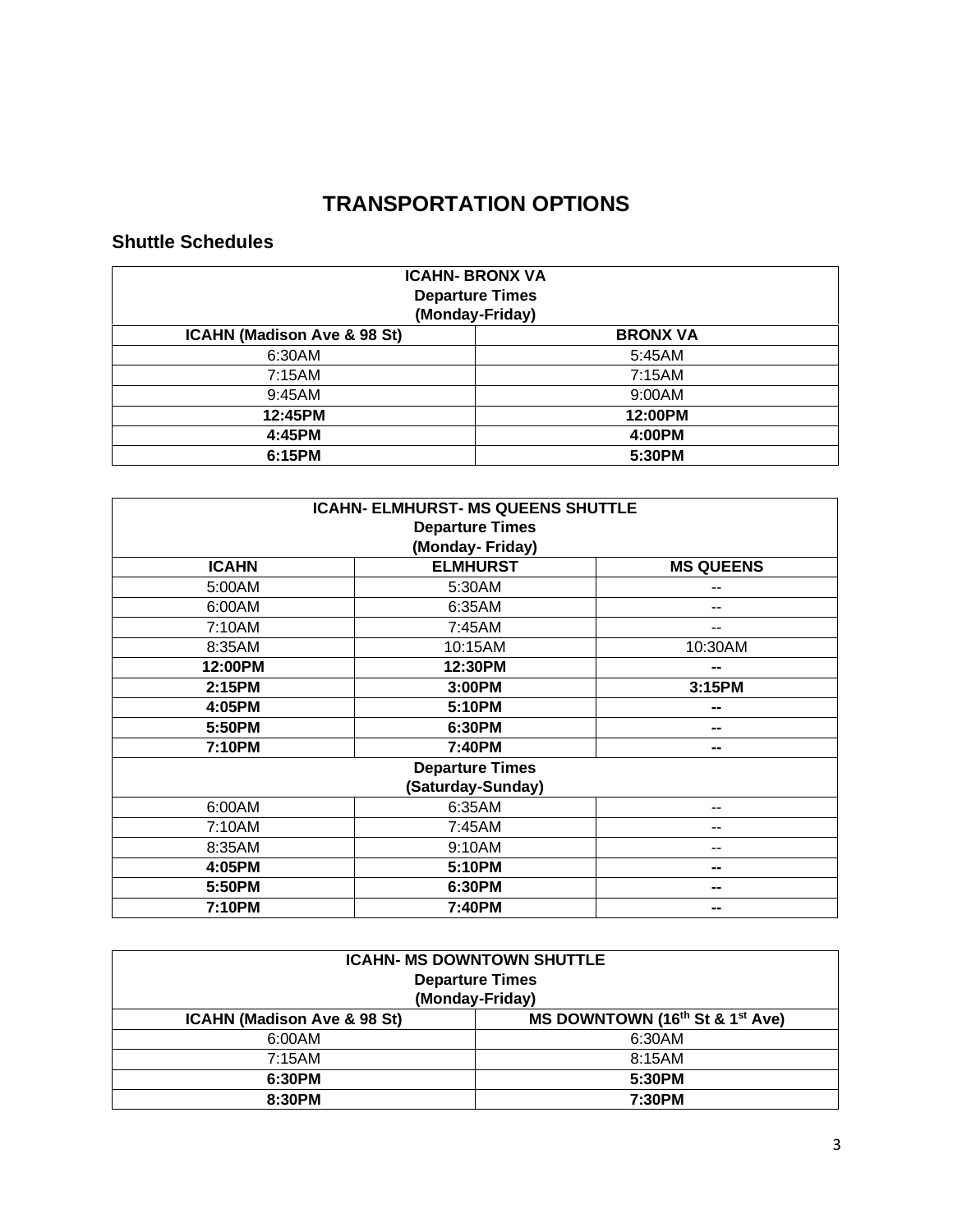| <b>ICAHN- MS MORNINGSIDE SHUTTLE</b><br><b>Departure Times</b><br>(Monday-Friday) |                       |  |  |
|-----------------------------------------------------------------------------------|-----------------------|--|--|
| <b>ICAHN</b>                                                                      | <b>MS MORNINGSIDE</b> |  |  |
| 6:00AM                                                                            | 6:30AM                |  |  |
| 7:00AM                                                                            | 7:30AM                |  |  |
| 8:00AM                                                                            | 8:30AM                |  |  |
| 10:00AM                                                                           | 10:30AM               |  |  |
| 11:00AM                                                                           | 11:30AM               |  |  |
| 12:00PM                                                                           | 12:30PM               |  |  |
| 1:00PM                                                                            | 1:30PM                |  |  |
| 2:00PM                                                                            | 2:30PM                |  |  |
| 3:00PM                                                                            | 3:30PM                |  |  |
| 4:00PM                                                                            | 4:30PM                |  |  |
| 5:00PM                                                                            | 5:30PM                |  |  |
| 6:00PM                                                                            | 6:15PM                |  |  |
| 6:45PM                                                                            | 7:15PM                |  |  |
| 7:45PM                                                                            | <b>END</b>            |  |  |

| <b>ICAHN- MS WEST SHUTTLE</b><br><b>Departure Times</b><br>(Monday-Friday) |                |  |  |
|----------------------------------------------------------------------------|----------------|--|--|
| <b>ICAHN</b>                                                               | <b>MS WEST</b> |  |  |
| 5:00AM                                                                     | 5:30AM         |  |  |
| 6:00AM                                                                     | 6:30AM         |  |  |
| 7:00AM                                                                     | 7:30AM         |  |  |
| 8:00AM                                                                     | 8:45AM         |  |  |
| 5:00PM                                                                     | 5:45PM         |  |  |
| 6:25PM                                                                     | 7:05PM         |  |  |
| 7:45PM                                                                     | 8:25PM         |  |  |

| <b>MS WEST- MS BETH ISRAEL SHUTTLE</b>                                 |        |  |  |
|------------------------------------------------------------------------|--------|--|--|
| <b>Departure Times</b>                                                 |        |  |  |
| (Sunday-Saturday)                                                      |        |  |  |
| MS West (W 58th St & 10th Ave)<br>MS Beth Israel (E 16th St & 1st Ave) |        |  |  |
| 5:30AM                                                                 | 6:00AM |  |  |
| 6:30AM                                                                 | 7:00AM |  |  |
| 7:30AM                                                                 | 8:15AM |  |  |
| $\sim$                                                                 | 4:30PM |  |  |
| 6:15PM<br>5:30PM                                                       |        |  |  |
| 7:00PM<br>8:15PM                                                       |        |  |  |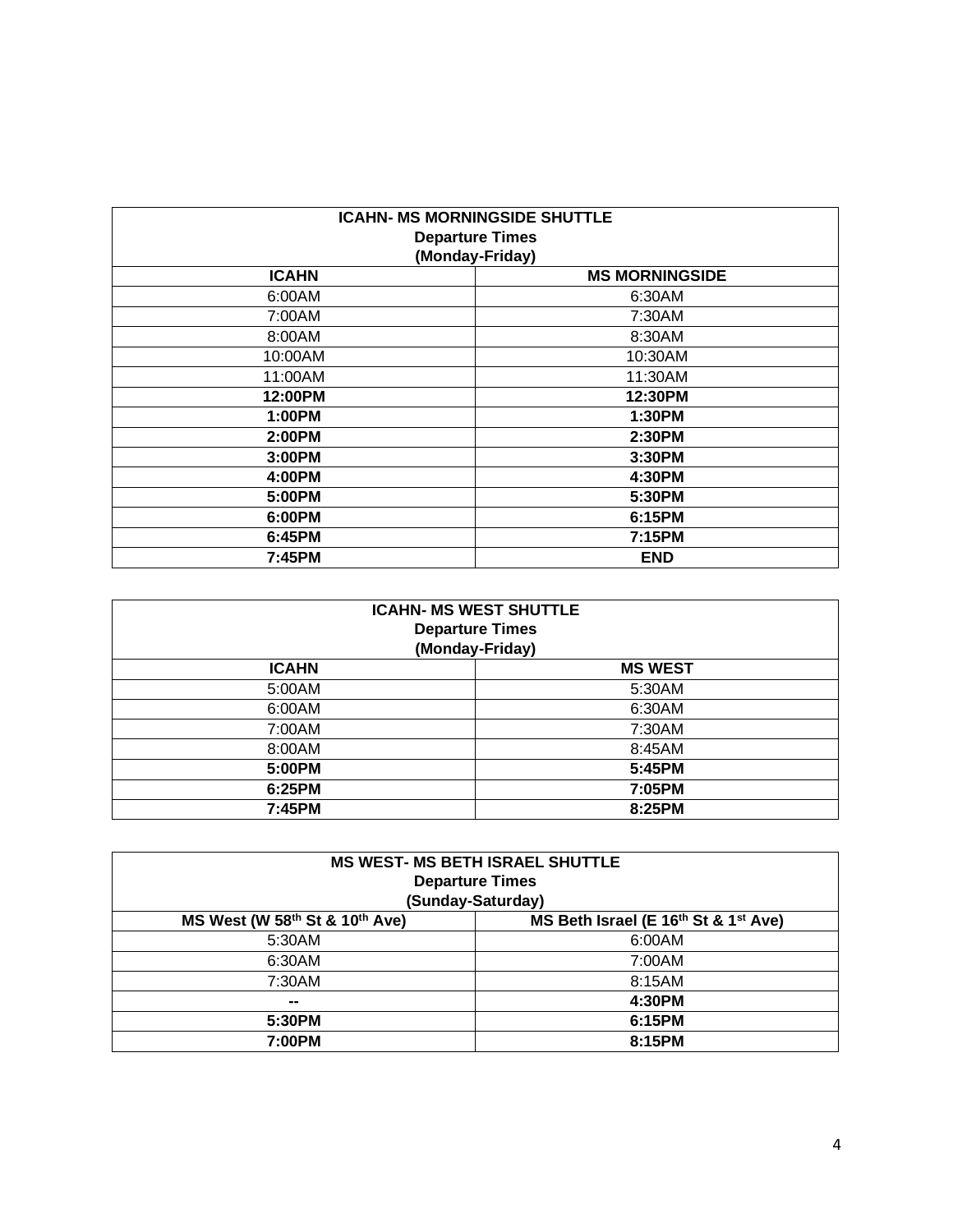#### **Shuttle/ Public Transportation to/from Sites**

**The primary mode of transportation is the Shuttle**. If there is no shuttle listed or the time does not line up with your schedule, students are expected to take public transportation.

| <b>Site Name</b>                   | <b>Shuttle</b>                                    | <b>Public</b><br><b>Transportation</b>                                                | <b>Clerkship/AI</b>   | Earliest/Latest<br><b>Students will be</b><br>at this site- TIMES<br><b>MAY DIFFER</b><br><b>DEPENDING ON</b><br><b>SCHEDULE</b> |
|------------------------------------|---------------------------------------------------|---------------------------------------------------------------------------------------|-----------------------|----------------------------------------------------------------------------------------------------------------------------------|
| <b>BronxCare Health</b><br>System  |                                                   | 4, B, D, Bx1,<br>Bx2, BxM4, Bx32                                                      | <b>Pediatrics</b>     | 6:15am/5pm                                                                                                                       |
|                                    |                                                   |                                                                                       |                       |                                                                                                                                  |
| <b>Bronx VA</b>                    | <b>MSH-Bronx VA</b>                               | 4, B, D, Bx3,<br>Bx9, Bx32                                                            | Neurology             | 8am/9pm                                                                                                                          |
|                                    |                                                   |                                                                                       |                       |                                                                                                                                  |
| <b>Brooklyn Hospital</b><br>Center |                                                   | 2, 3, 4, 5, A, C,<br>B, D, G, N, Q, R,<br>W, B38, B54                                 | Pediatrics            | 6:30am/5pm                                                                                                                       |
|                                    |                                                   |                                                                                       |                       |                                                                                                                                  |
|                                    |                                                   |                                                                                       | Emergency<br>Medicine | Shifts Vary:<br>7am-3pm<br>11am-7pm<br>3pm-11pm<br>11pm-7am                                                                      |
| Elmhurst                           |                                                   | 7, E, F, M, R                                                                         | Medicine AI           | 8am/9pm                                                                                                                          |
|                                    | <b>MSH-Elmhurst</b>                               |                                                                                       | Medicine              | 7am/6pm                                                                                                                          |
|                                    |                                                   |                                                                                       | Neurology             | 8am/9pm                                                                                                                          |
|                                    |                                                   |                                                                                       | OB-GYN                | 6:30am/7pm                                                                                                                       |
|                                    |                                                   |                                                                                       | Pediatrics            | 6:45am/5pm                                                                                                                       |
|                                    |                                                   |                                                                                       | Surgery Al            | 5am/9am                                                                                                                          |
|                                    |                                                   |                                                                                       | Surgery/Anes          | 6am/6am                                                                                                                          |
|                                    |                                                   |                                                                                       |                       |                                                                                                                                  |
| Mount Sinai Beth<br><b>Israel</b>  | MSH-MS<br>Downtown<br><b>MSH-MSBI</b><br>MSW-MSBI | 4, 5, 6, L, N, Q,<br>R, W, M14A-<br><b>SBS, M14D-</b><br>SBS, M15, M15-<br><b>SBS</b> | Emergency<br>Medicine | Shifts Vary:<br>8am-4pm<br>12pm-8pm<br>4pm-12am<br>12am-8am                                                                      |
|                                    |                                                   |                                                                                       | Medicine              | 7am/7pm                                                                                                                          |
|                                    |                                                   |                                                                                       | Neurology             | 8am/9pm                                                                                                                          |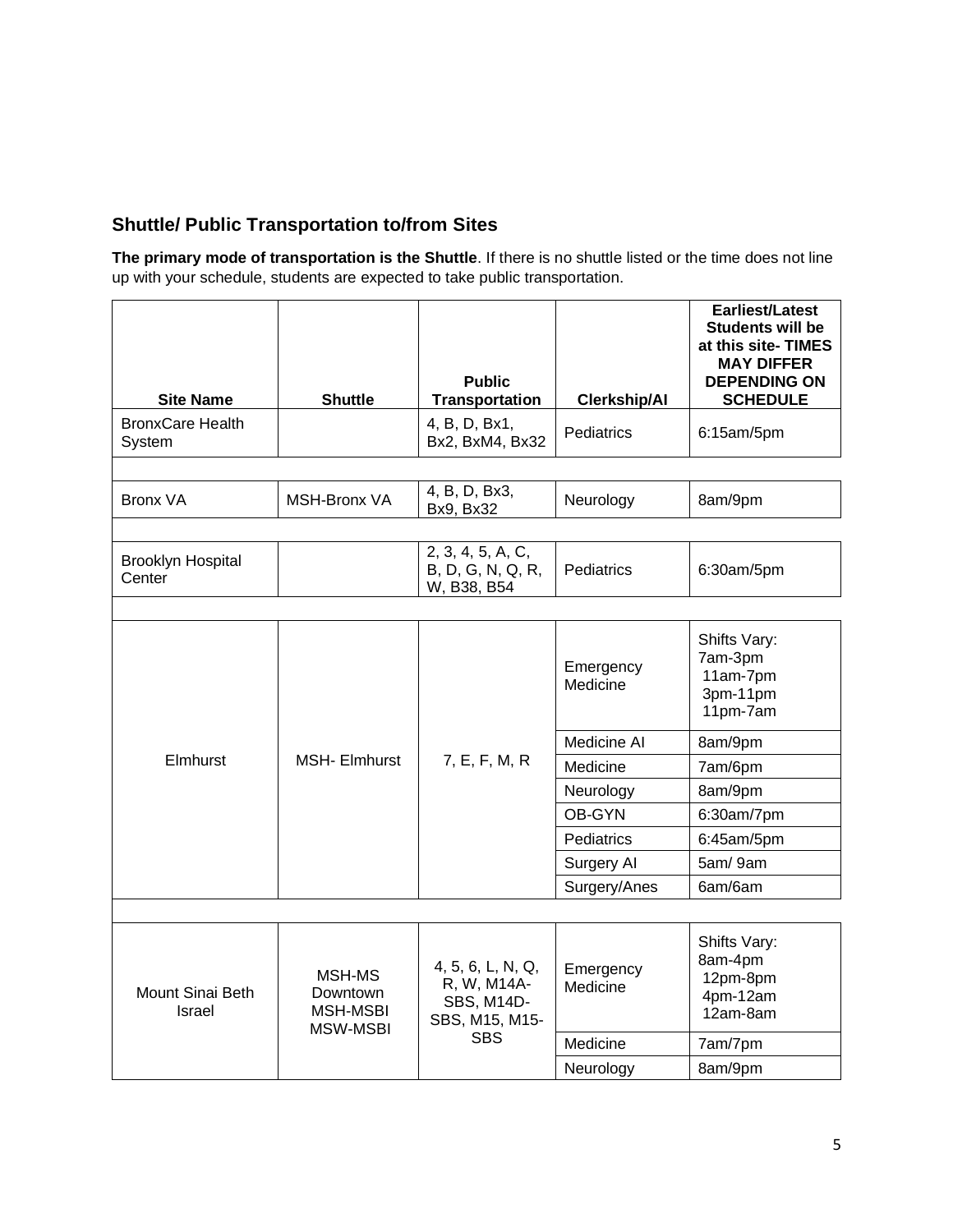|                            |                    |                                                                                    | Pediatrics            | Shifts Vary<br>8am-3pm<br>3pm-10pm<br>5pm-12am                                     |
|----------------------------|--------------------|------------------------------------------------------------------------------------|-----------------------|------------------------------------------------------------------------------------|
|                            |                    |                                                                                    | Psychiatry            | 7:30am/9pm                                                                         |
|                            |                    |                                                                                    | Medicine AI           | 8am/9pm                                                                            |
|                            |                    |                                                                                    | <b>Pediatrics AI</b>  | Shifts Vary<br>12pm-8pm<br>12pm-10pm<br>2pm-10pm<br>2pm-12am<br>4pm-2am<br>6pm-2am |
|                            |                    |                                                                                    |                       |                                                                                    |
|                            |                    |                                                                                    | <b>ACG</b>            | 8am/5pm                                                                            |
|                            | MSH- Elmhurst      | 6, Q, M1, M2,<br>M3, M4, M96,<br>M98, M101,<br>M102, M103,<br>M104, M106,<br>Ferry | Emergency<br>Medicine | Shifts Vary:<br>7am-3pm<br>9am-5pm<br>3pm-11pm<br>5pm-1am<br>11pm-7am              |
|                            |                    |                                                                                    | Medicine              | 6:30am/6:30pm                                                                      |
| Mount Sinai Hospital       | MSH-MSM<br>MSH-MSW |                                                                                    | Neurology             | 8am/9pm                                                                            |
|                            | <b>MSH-MS</b>      |                                                                                    | OB-GYN                | 6:30am/7pm                                                                         |
|                            | Downtown           |                                                                                    | Pediatrics            | 6:30am/6:30pm                                                                      |
|                            |                    |                                                                                    | Psychiatry            | 7:30am/9pm                                                                         |
|                            |                    |                                                                                    | Medicine AI           | 8am/9pm                                                                            |
|                            |                    |                                                                                    | OB-GYN AI             | 5:45am/7:30pm                                                                      |
|                            |                    |                                                                                    | Pediatric Al          | 6:30am/6:30pm                                                                      |
|                            |                    |                                                                                    | Surgery AI            | 5am/9am                                                                            |
|                            |                    |                                                                                    | Surgery/Anes          | 5am/9pm                                                                            |
|                            |                    |                                                                                    |                       |                                                                                    |
| Mount Sinai<br>Morningside | MSH-MSM<br>MSM-MSW | 1, B, C, M11,<br>M60-SBS                                                           | <b>ACG</b>            | 8am/5pm                                                                            |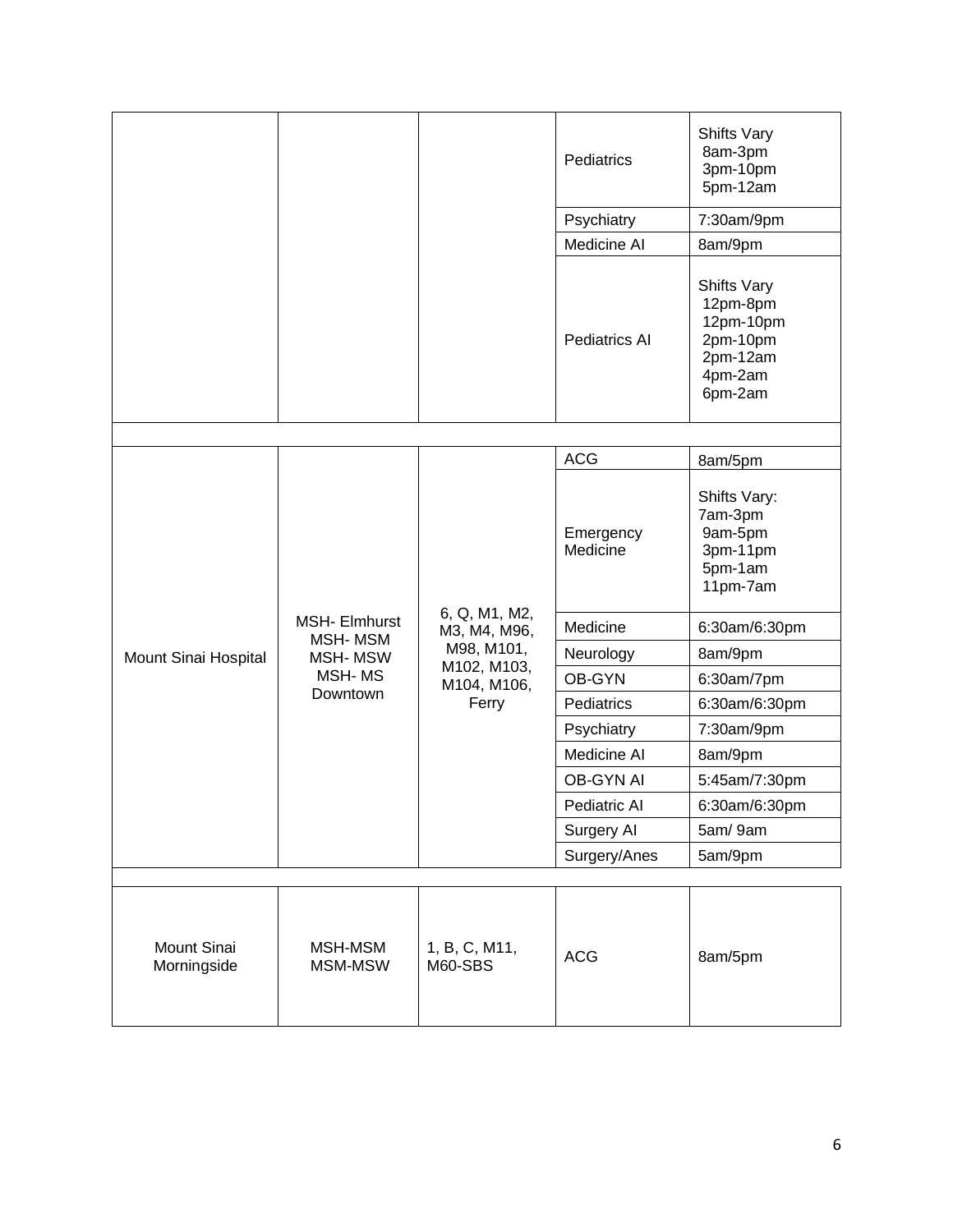|                           |                            |                         | Emergency<br>Medicine | Shifts Vary<br>7am-3pm<br>9am-5pm<br>1pm-11pm<br>3pm-11pm<br>4pm-12am<br>10pm-7am<br>11pm-7am  |
|---------------------------|----------------------------|-------------------------|-----------------------|------------------------------------------------------------------------------------------------|
|                           |                            |                         | Medicine              | 7am/9pm                                                                                        |
|                           |                            |                         | Neurology             | 8am/9pm                                                                                        |
|                           |                            |                         | Psychiatry            | 7:30am/9pm                                                                                     |
|                           |                            |                         | Medicine AI           | 8am/9pm                                                                                        |
|                           |                            |                         | Surgery AI            | 5am/9am                                                                                        |
|                           |                            |                         | Surgery/Anes          | 5am/9pm                                                                                        |
|                           |                            |                         |                       |                                                                                                |
| <b>Mount Sinai Queens</b> | MSH-Elmhurst               | N, W, M60-SBS.<br>Ferry | Emergency<br>Medicine | <b>Shifts Vary</b><br>7am-3pm<br>9am-5pm<br>1pm-9pm<br>2pm-10pm<br>10pm-6am<br>11pm-7am        |
|                           |                            |                         | Neurology             | 8am/9pm                                                                                        |
|                           |                            |                         |                       |                                                                                                |
|                           | MSH-MSW<br><b>MSW-MSBI</b> | 1, B, C, M2, M3,        | Emergency<br>Medicine | Shifts Vary:<br>7am-3pm<br>9am-5pm<br>1pm-11pm<br>3pm-11pm<br>4pm-12am<br>10pm-7am<br>11pm-7am |
| Mount Sinai West          | MSM-MSW                    | M4                      | Medicine              | 7am/9pm                                                                                        |
|                           |                            |                         | Neurology             | 8am/9pm                                                                                        |
|                           |                            |                         | OB-GYN                | 6:30am/7pm                                                                                     |
|                           |                            |                         | Psychiatry            | 7:30am/9pm                                                                                     |
|                           |                            |                         | Medicine AI           | 8am/9pm                                                                                        |
|                           |                            |                         | Surgery Al            | 5am/9am                                                                                        |
|                           |                            |                         | Surgery/Anes          | 5am/9pm                                                                                        |

#### **Outpatient Sites**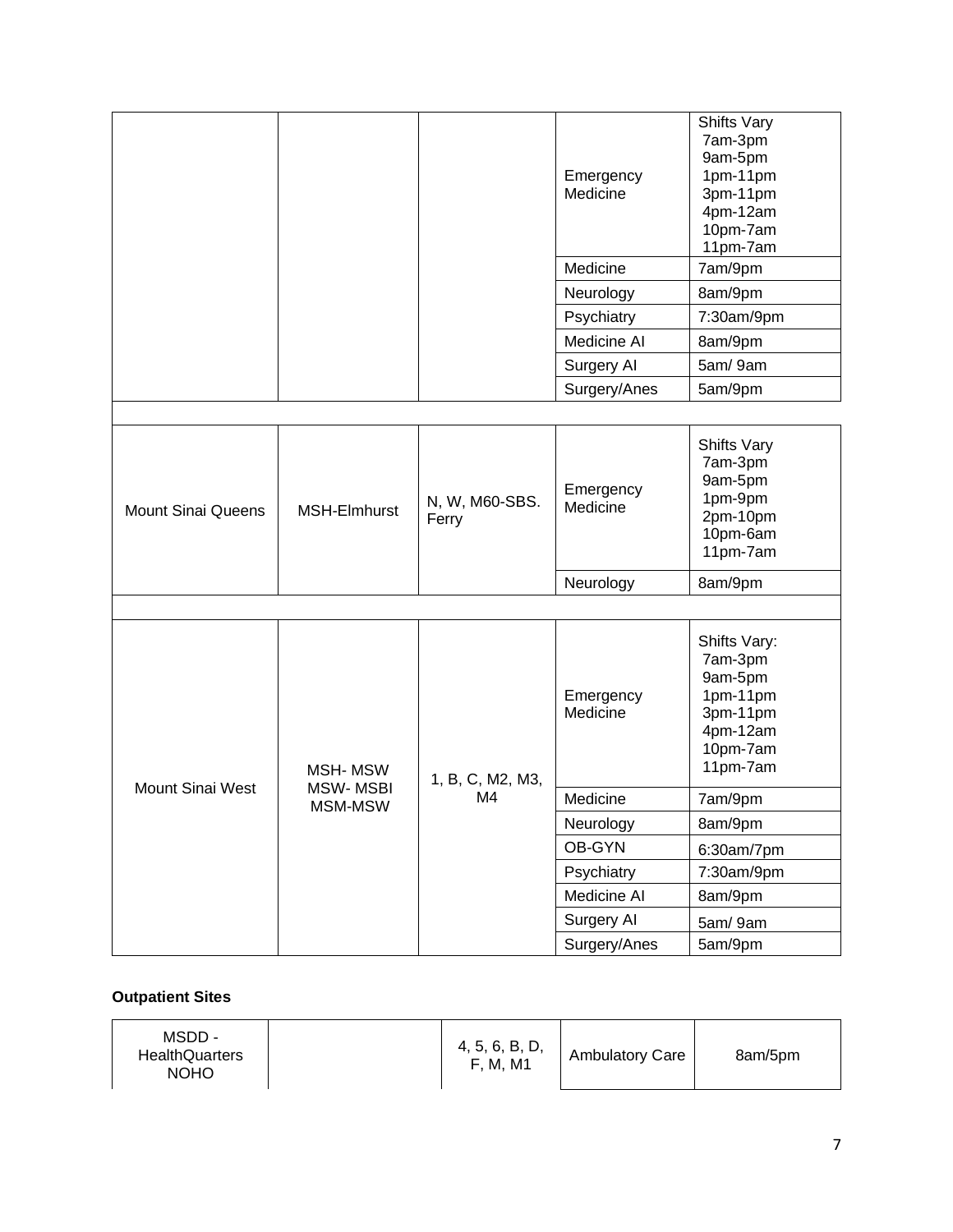| <b>MSDD Stuyvesant</b><br>Town                                        | <b>MSH-MS Downtown</b><br><b>MSW-MSBI</b>                                    | 6, L, M101                                                                         |
|-----------------------------------------------------------------------|------------------------------------------------------------------------------|------------------------------------------------------------------------------------|
| MSDD: 8th Ave                                                         | MSH-MSW                                                                      | C, E, N, R, S                                                                      |
| <b>MSDD: West Park</b><br>Medical                                     | <b>MSH-MSW</b>                                                               | N, R, Q, W, B,<br>С                                                                |
| MSDD - Samuel<br>Friedman Health<br>Center for the<br>Performing Arts | MSH-MSW                                                                      | N, R, M, 1, B                                                                      |
| MSDD - Chelsea<br>23rd St                                             |                                                                              | C, E, M23-<br><b>SBS</b>                                                           |
| MSDD - West 8th<br><b>St</b>                                          |                                                                              | 6, B, D, F, M,<br>С                                                                |
| MSDD - Greenwich<br><b>St</b>                                         |                                                                              | C, 2, 3, 4, 5                                                                      |
| MSDD - Japanese<br><b>Medical Practice</b>                            | <b>MSH-MS Downtown</b>                                                       | 6, M1, M2,<br>M3, M101,<br>M102, M103                                              |
| MSDD-<br>Williamsburg                                                 |                                                                              | L, Ferry                                                                           |
| MSDD - West 14th<br><b>St</b>                                         | <b>MSH-MS Downtown</b><br><b>MSW-MSBI</b>                                    | 2, 3, C, L                                                                         |
| MSDD - Delancey<br>St                                                 |                                                                              | 6, F, M, J                                                                         |
| MSDD - East 34th<br><b>St</b>                                         |                                                                              | 6, M1, M2,<br>M3, M101,<br>Ferry                                                   |
| FPA - Mount Sinai<br><b>Faculty Practice</b><br>Associates            | <b>MSH-Elmhurst</b><br>MSH-MSM<br><b>MSH-MSW</b><br><b>MSH- MS Downtown</b>  | 6, Q, Ferry                                                                        |
| IFH - 119th Street                                                    |                                                                              | M <sub>1</sub>                                                                     |
| IFH - 17th Street                                                     | <b>MSH-MS Downtown</b><br>MSW-MSBI                                           | 1, 2, 3, C, L                                                                      |
| IFH - 94th Street                                                     | <b>MSH- Elmhurst</b><br>MSH-MSM<br><b>MSH-MSW</b><br><b>MSH- MS Downtown</b> | M96, M106                                                                          |
| IFH - Walton Family<br><b>Health Center</b>                           |                                                                              | 4, B, BxM4                                                                         |
| <b>IFH Cadman Plaza</b>                                               |                                                                              | 2, 3, 4, 5, C                                                                      |
| <b>IMA - Mount Sinai</b><br><b>Internal Medicine</b><br>Associates    | <b>MSH-Elmhurst</b><br><b>MSH-MSM</b><br><b>MSH-MSW</b><br>MSH- MS Downtown  | 6, Q, M1, M2,<br>M3, M4, M96,<br>M98, M101,<br>M102, M103,<br>M104, M106,<br>Ferry |
| MSQ - Forest Hills                                                    |                                                                              | M, R                                                                               |